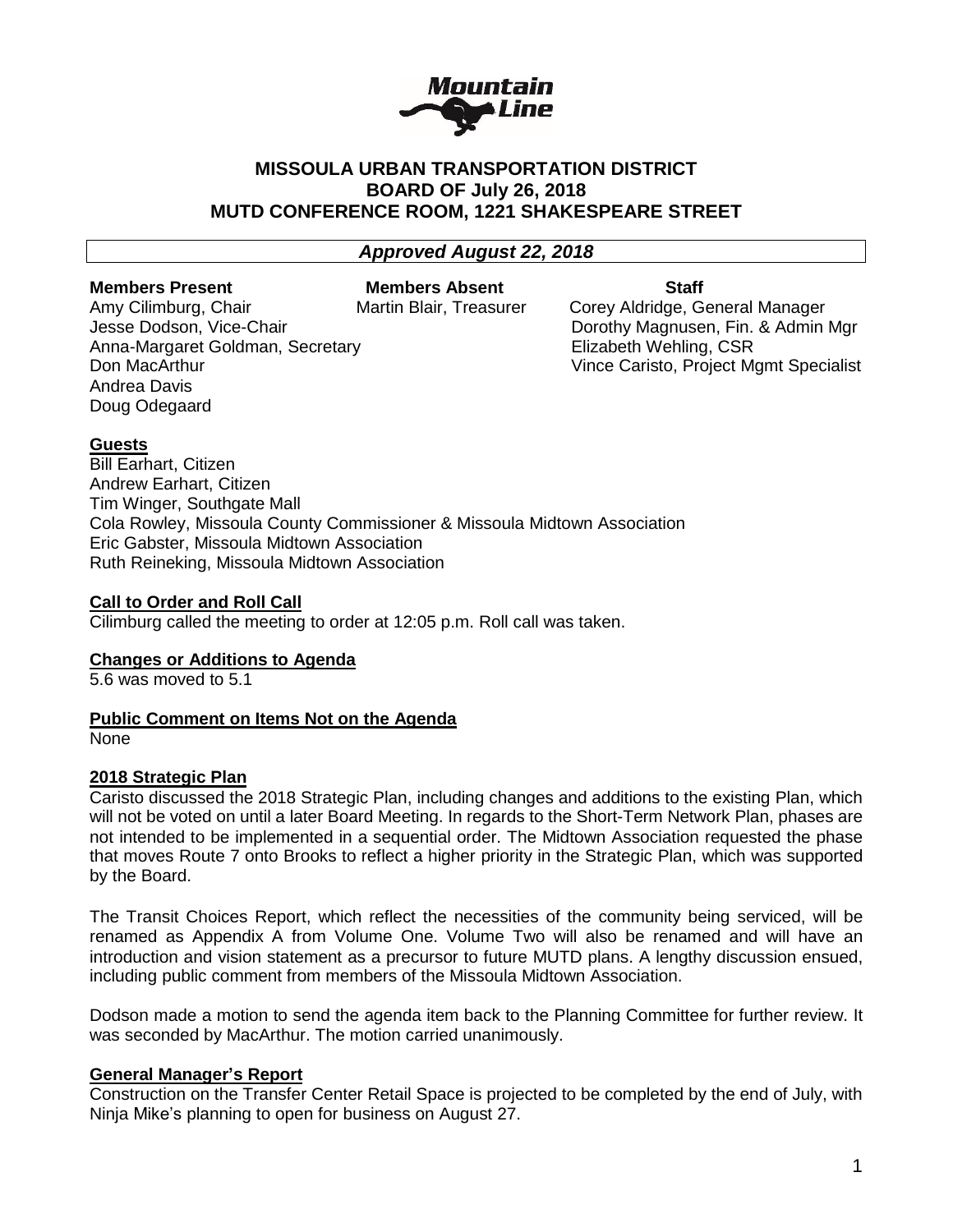Three in-person interviews were conducted by the Facilities Master Plan selection committee. DJ&A and Stantec were selected as the top proposer. Staff will bring a contract to the Board for approval in the near future.

Proterra visited in July to discuss bus configurations and electric charging stations. The GM visited Park City Transit, another transit agency who uses Proterra, and they've been very impressed by the work Proterra has performed for them.

MUTD's current GIS intern has created an in-depth map of every Mountain Line bus stop. This information is very helpful as the Bus Stop Master Plan moves forward.

Staff is meeting with TischlerBise next week for the Impact Fee Study kick-off meeting. The study is anticipated to be completed by the end of 2018.

### **Minutes of June 28, 2018**

MacArthur made a motion to approve the minutes of June 28, 2018, seconded by Dodson. The motion carried unanimously.

## **Financial Statements and Ridership Reports**

Odegaard gave the Financial Statements and Ridership Reports for June 2018. The draft does not include depreciation entry. Capital Reserves of \$1,656,110 is the local match for capital purchases. Net increase in cash reserves is \$1,200,000. Operating Reserves, funded from the mill levy, are at \$3,674,533. This is for future operations. Total net position, available for reserve allocations, is \$17,027,569. Current net change after Federal Capital Contributions is \$433, 375. Operating Revenue is slightly over budget at 1.05%, and Operating Expenses are 4.56% less than budget.

Fixed Route ridership for June 2018 is 132,192, which is 1,645 more than June 2017. Annual Ridership for FY2018 was 12,754 less than FY2017. ADA Ridership for June 2018 is 2,436, which is 521 more than June 2017. Annual Ridership for FY 2018 ADA is 5,210 more than FY2017. Senior Van Ridership for June 2018 is 322, which is 452 less than June 2018. Annual Ridership for Senior Van in FY2018 is 3,843 less than FY2017.

Dodson made a motion to receive the June 2018 Financial Statements and Ridership Reports, seconded by Davis. The motion carried unanimously.

#### **44 Ranch, Phase 9 Subdivision Petition into the Transportation District**

Aldridge discussed the 44 Ranch, Phase 9 is required to petition in the transportation district as a condition of approval for construction.

Goldman made a motion to approve Resolution 18-02 to expand the boundaries of the Transportation District to include 44 Ranch, Phase 9 subdivision, seconded by Odegaard. The motion carried unanimously.

## **FY2019 MUTD Permissive Medical Levy- Public Hearing**

Magnusen explained the Permissive Medical Levy, which was created by the Montana legislature to alleviate the steep rise in health insurance costs, threatening the general fun budgets of all municipalities and counties in the state. Cilimburg opened the Public Hearing for the FY2019 MUTD Permissive Medical Levy at 1:17 p.m., closed at 1:19 p.m. No comments were made.

Dodson made a motion to adopt Resolution 18-03 – adoption of the FY2019 MUTD Permissive Medical Levy, seconded by MacArthur. The motion carried unanimously.

## **FY2019 Program of Projects- Public Hearing**